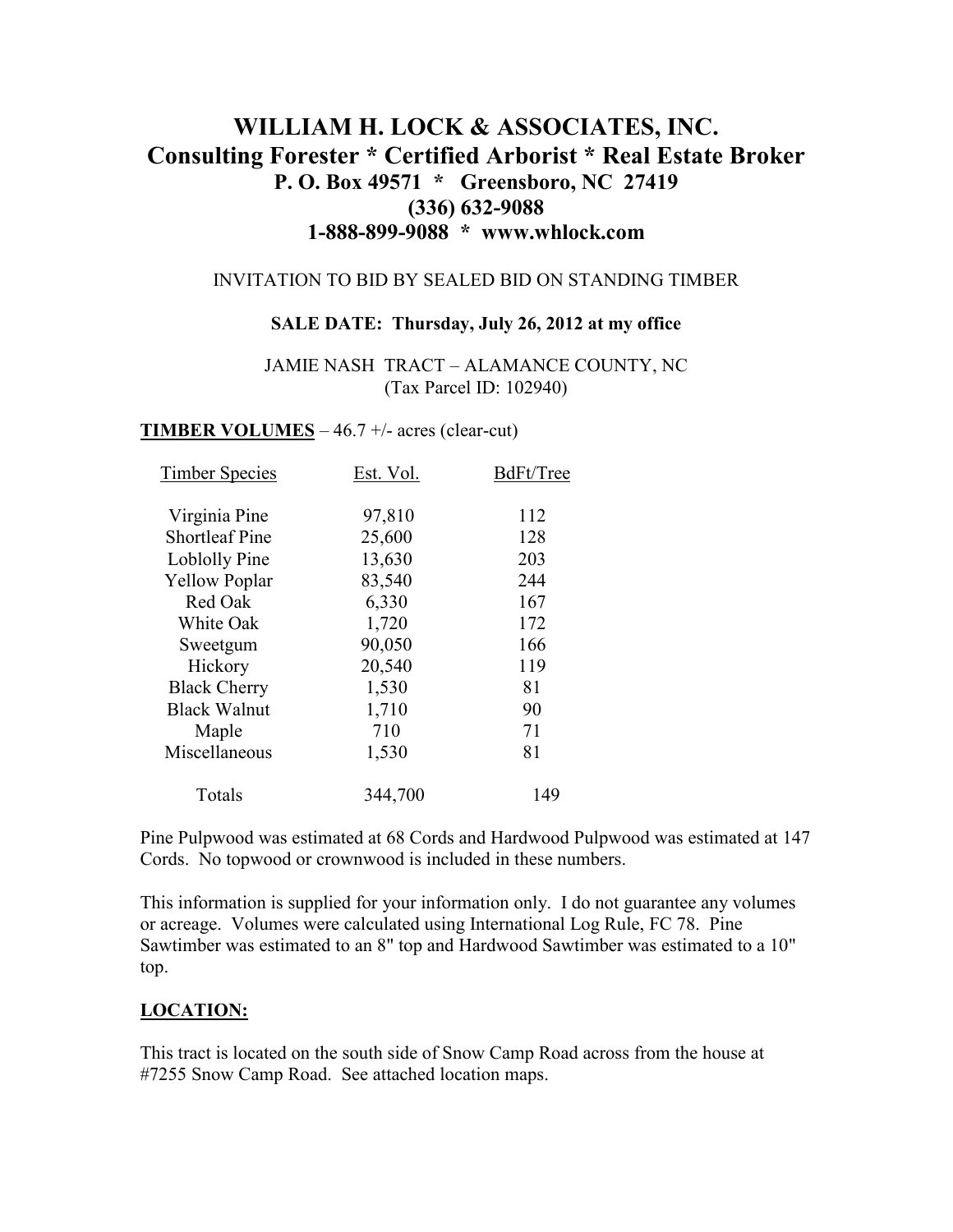Page Two Jamie Nash - Timber Sale Sale Date: Thursday – July 26, 2012

### **BIDS:**

The Nash Tract is being sold on a lump sum sealed bid basis. Bids will be accepted by **regular mail** if received by 5:00 pm on Wednesday, July 25, 2012 **OR** bids will be accepted by **email (whlock@whlock.com), telephone (336-632-9088), fax (336-632- 9088), or in-person** at my office until 11:00 am on Thursday, July 26, 2012. At 11:00 am on Thursday, July 26, 2012 all bids received will be recorded. The successful bidder will be notified within 24 hours of the bid openings. A 10% deposit may be requested to be delivered to William H. Lock & Associates, Inc. within 72 hours of the bid opening. The balance of the sales price is to be delivered at the sale closing which should occur on or before August 15, 2012. The seller reserves the right to refuse or accept any and all bids. Seller will consider all bids. The seller will be responsible for the timber deed preparation, revenue stamps if recorded, and the forestry consultant fees. The buyer will be responsible for all other closing costs. A \$1,000 performance deposit will be payable at closing and held in a non-interest bearing trust account until satisfactory completion of logging. The performance deposit does not limit the buyer's liability.

### **PLACE OF SALE:**

The timber sale will be held at the office of William H. Lock & Associates, Inc. in Greensboro, NC. The office address is 375 S. Swing Road, Greensboro, NC 27409. Telephone and Fax: 336-632-9088; Email: whlock@whlock.com

## **CONDITIONS OF SALE**:

1. The Buyer shall have 24 months from the date of the timber deed to cut and remove all merchantable timber within the "Sale Areas". "Creek Buffers" have been marked with Blue Paint. No blue painted trees marking the buffer boundaries may be cut and no trees within the blue painted buffers are to be cut. The creek in the most southern portion of the tract is considered "out" and is flagged pink. Buyer will be allowed to cross the buffer areas to allow access to areas to be harvested. The tract is within the Jordan Lake Watershed rules so Buyer is responsible for following these specific regulations.

2. The Buyer shall access the tract from Snow Camp Road. All access routes will need to be installed and/or maintained according to all North Carolina Best Management Practices, Forest Practice Guidelines, and any applicable river basin or watershed rules. All roadways must remain open and passable by ordinary traffic at all times. The roadways must be left in similar condition at the completion of the harvesting operation as they were at the beginning of the harvesting operation. Call W.H. Lock if there are questions concerning access routes.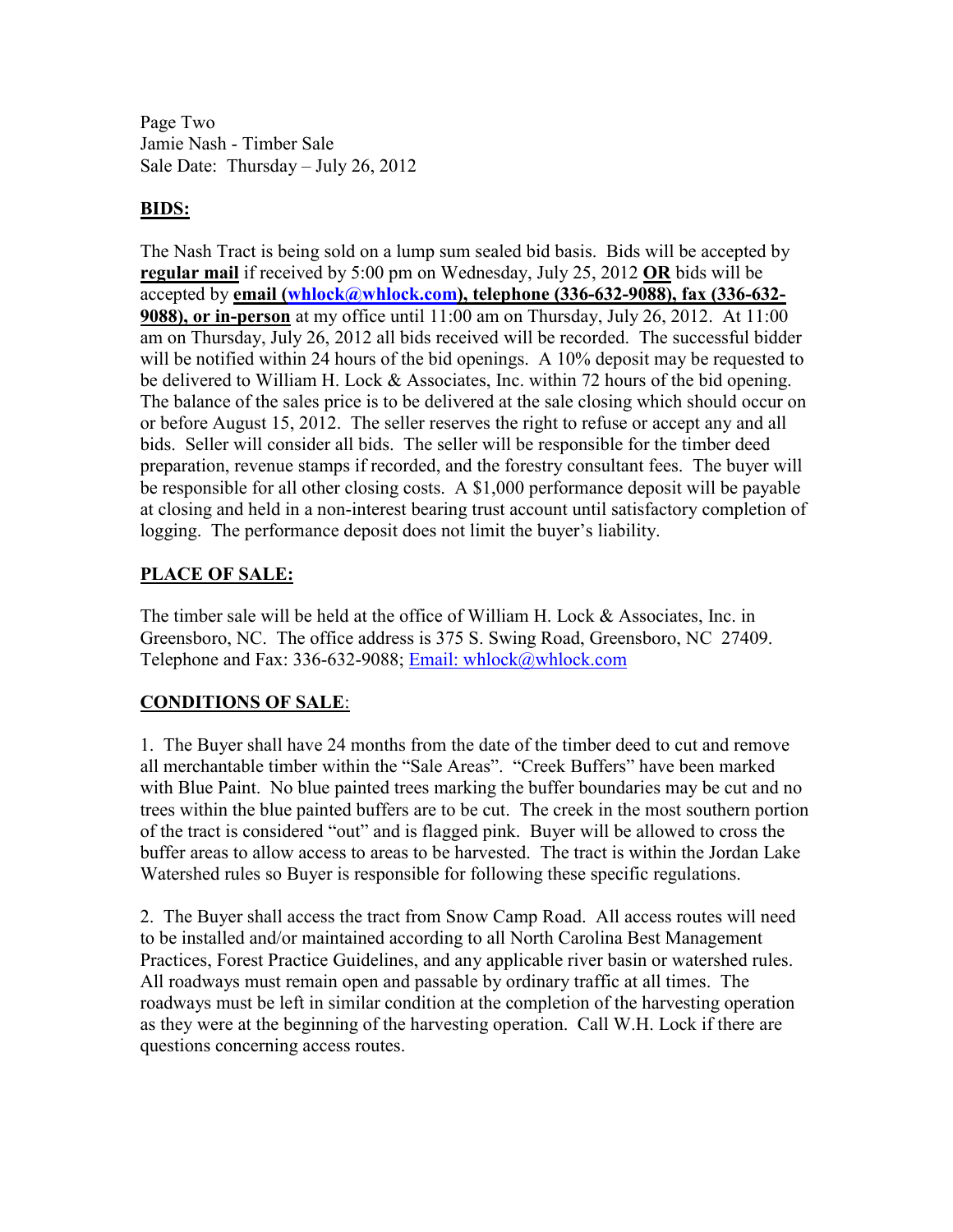Page Three Jamie Nash - Timber Sale Sale Date: Thursday – July 26, 2012

3. The Buyer is responsible for maintaining a clean site. No equipment parts, trash, tires or other debris shall be left on the property. It shall be the Buyer's responsibility to clean up any hazardous material or chemical waste spills including but not limited to Diesel Fuel, Hydraulic Fluid, Machine Oil, and/or Gasoline upon the subject property. Responsibility will include any required remediation including but not limited to the removal of contaminated soils.

4. Harvesting operations must not interfere with any farming operations and farming operations must not interfere with any harvesting operations. Decking, loading or hauling will not be permitted in any existing open fields or pastures immediately adjacent to the timber unless approved by William H. Lock & Associates, Inc. If approved, open areas must be free of logging debris, smoothed when completed, and re-seeded if necessary. All loading decks and truck parking areas must be reseeded when the harvesting operation is completed.

5. The Buyer is responsible for following all Federal, State, and local regulations regarding timber harvesting activities. If required, Buyer is responsible for obtaining any necessary permits or licenses required for timber harvesting. All logging operations must conform to North Carolina Best Management Practices, Forest Practices Guidelines, Jordan Lake Watershed, and any applicable river basin or watershed rules. In the event that a non-compliance situation is identified on the tract as a result of the harvesting operation, William H. Lock & Associates, Inc. will have the express right to suspend the harvesting operation until the situation is brought into compliance. No trees or other logging debris shall be left in or across the property boundary, sale cutting lines or access roads and paths.

6. All necessary property lines and corners have been marked with pink flagging. No flagged or painted trees denoting the property and/or sale boundary shall be cut and no trees outside the boundary lines shall be cut. If trees marking the property lines or sale boundary are cut, North Carolina timber trespass laws may apply. No trees shall be cut to fall on a neighboring landowner's property or where potential damage may occur. If existing property corners are damaged or removed as a result of the harvesting operation, Buyer agrees to replace the markers at the correct surveyed location at their own expense.

7. Buyer agrees to notify William H. Lock & Associates, Inc., P. O. Box 49571, Greensboro, NC 27419 at least 3 days in advance of the beginning of the harvesting operation and at least 3 days in advance of the completion of the harvesting operation. The buyer and/or logger must complete a pre-harvest inspection with WHL & Associates prior to beginning any logging activity.